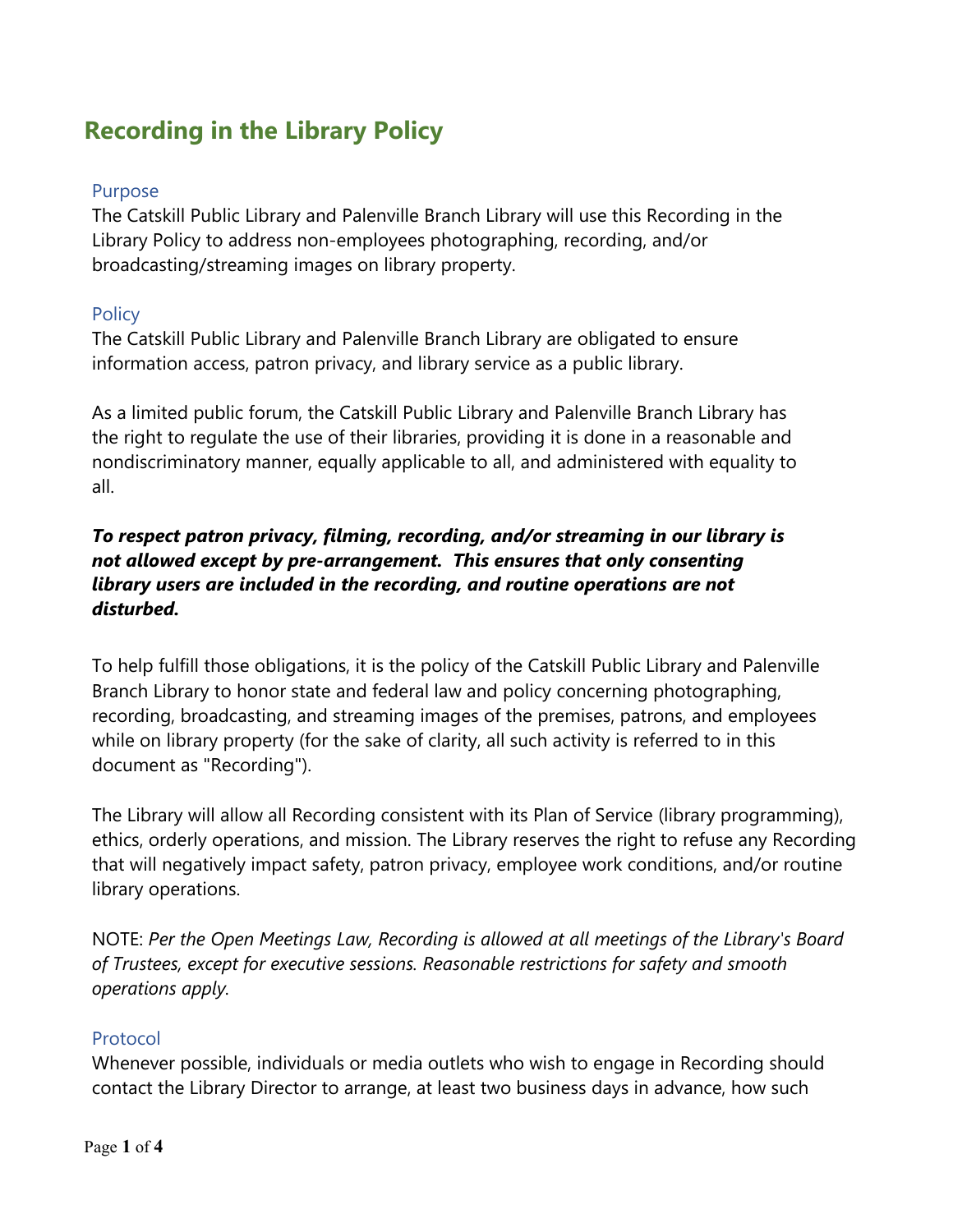Recording can be done without risking a breach of the library's ethics, its obligation to safeguard patron privacy and to ensure a respectful environment for library employees. This may be done by calling the Library Director at 518-943-4230 or emailing the Library Director at director@catskillpubliclibrary.org. When contacting the Library with this request, please be ready to discuss what content is needed and how to adapt the request to the library's ethical and operational priorities.

Individuals or media outlets who wish to engage in Recording on a more immediate basis, please get in touch with the Director, or their designee, **as soon as possible**. This may be done by calling 518-943-4230. Like recording with more notice, those with urgent requests should be ready to discuss what access will meet your needs and your ability to adapt to the library's ethical and operational priorities, including not being able to grant a same-day request.

For individuals or media outlets who wish to engage in Recording without notifying the library in advance, please know that any Recording activity that risks negatively impacting safety, patron privacy, employee work conditions, and/or routine library operations, or a violation of our Patron Code of Conduct Policy, will result in a requirement to cease Recording.

As with any other ongoing potential violation of Library policy, any individual or media outlet who, after being asked to stop engaging in Recording, does not cease Recording will be instructed to leave Library property, pending further action under any applicable policy.

### Recording with Permission in the Library (Non-commercial)

Requests to Record in the Library for non-commercial purposes, including but not limited to journalism from credentialed journalists, will be confirmed with this permission **whenever time allows:**

*Thank you for working with the Library to explore recording/streaming/broadcasting in our space ("Recording"). As you know, any Recording in the Library must be conducted safely, without risking a breach of the library's ethics, with attention to its obligation to safeguard patron privacy, and in a way that respects our employees and doesn't disrupt routine operations. To ensure these safeguards, we met on [DATE] and agreed that you could record in [AREA] during the hours of [TIMESPAN]. You confirmed that the end project will be a noncommercial recording (commercial recordings are subject to additional requirements, including insurance). Thank you so much for your cooperation.*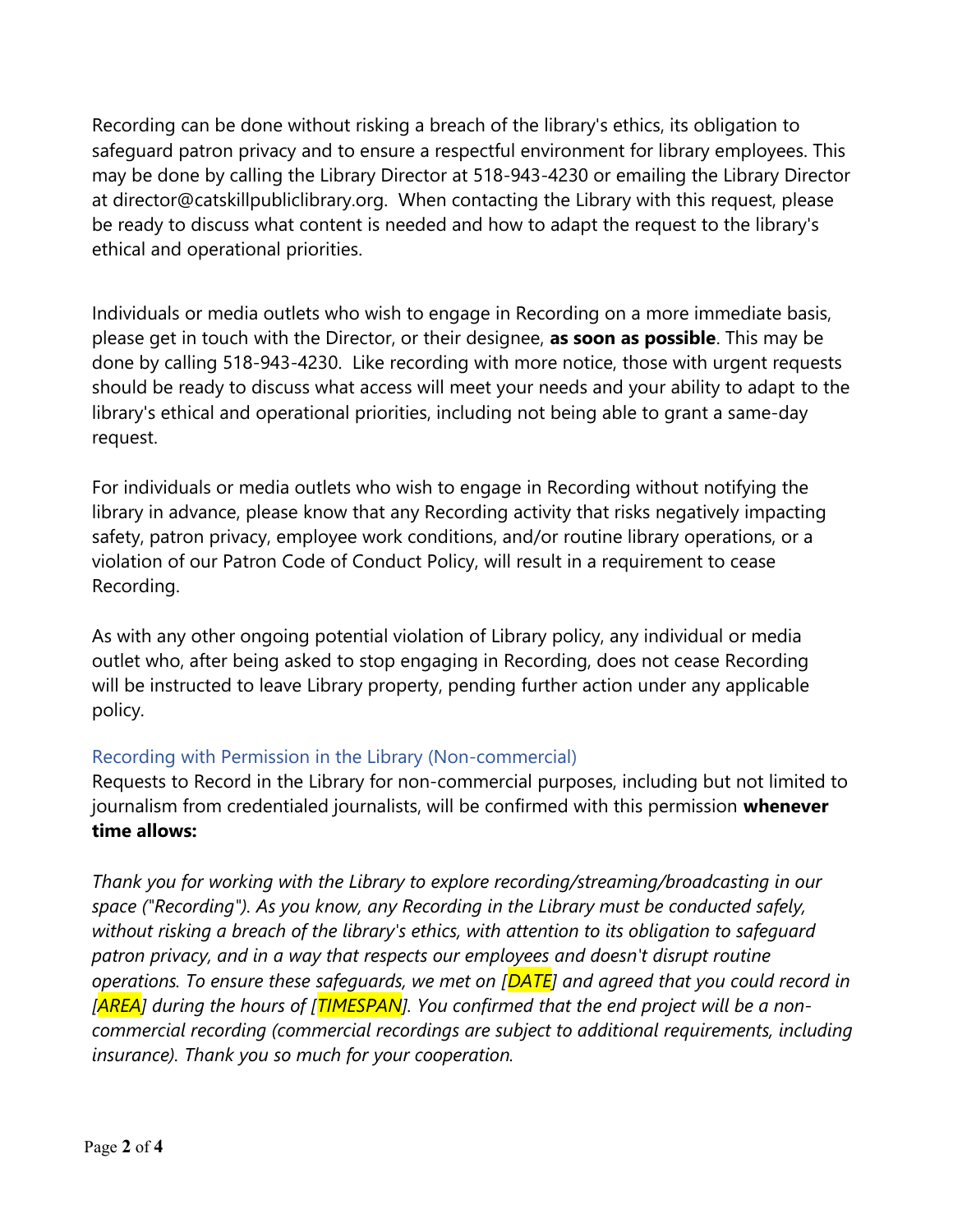#### Recording with Permission in the Library (Commercial)

Requests to Record in the Library for commercial purposes (movies, advertisements, documentaries, modeling sessions, etc.), especially if a film crew and/or multiple people will be present, will be confirmed by a contract based on the project and may include insurance requirements and indemnification.

#### Harassing behavior

The Library recognizes and honors that as a public entity, the public has a right to access information about the Library. To that end, the Library's policies and Board materials are on our website, and the public may attend our meetings as required by law.

**Resolution: Adopted on May 18, 2022 by unanimous vote of the Board of Trustees of the Catskill Public**